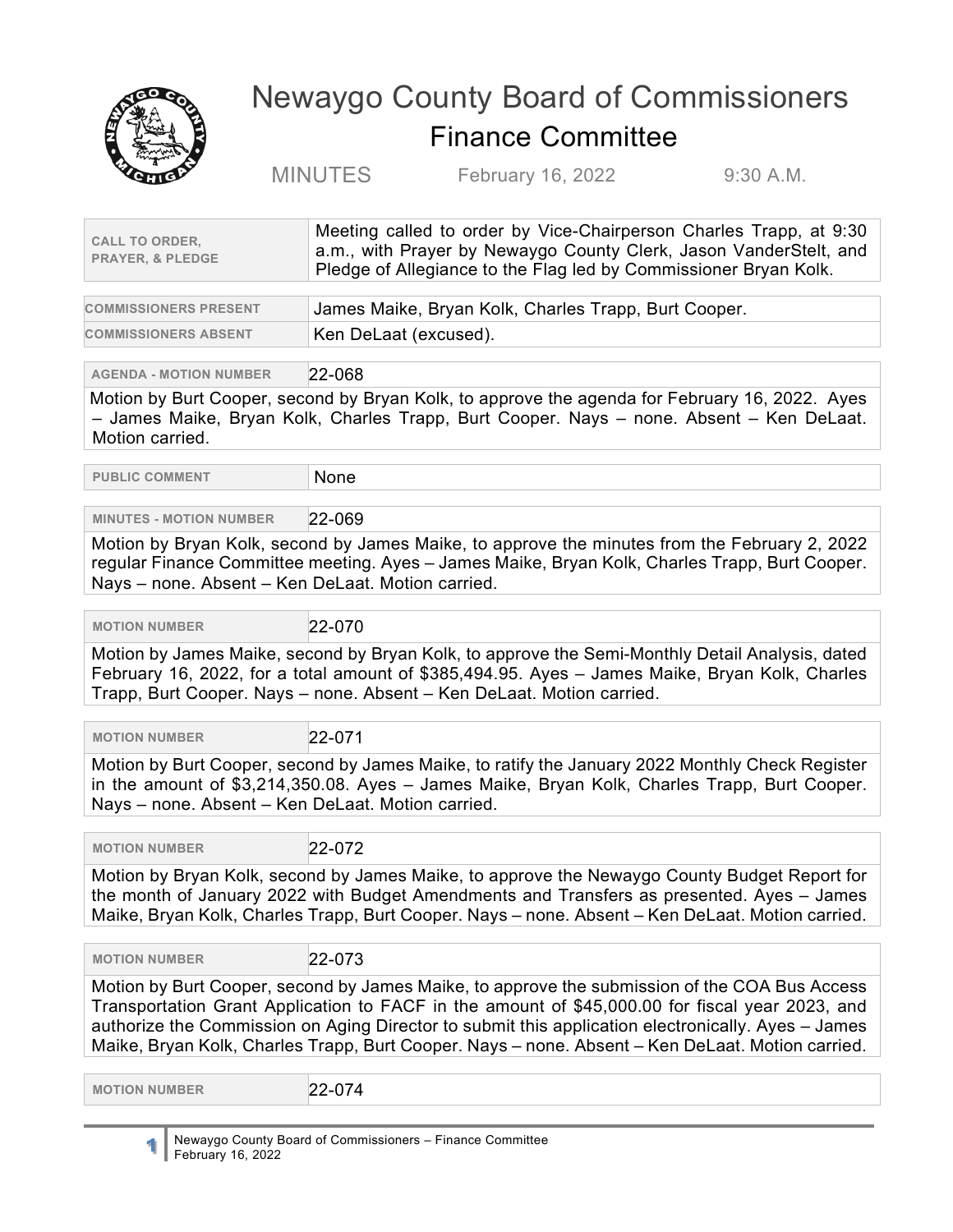Motion by James Maike, second by Charles Trapp, to approve the submission of the COA Homemaker Grant Application to FACF in the amount of \$22,500.00 for fiscal year 2023, and authorize the Commission on Aging Director to submit this application electronically. Ayes – James Maike, Bryan Kolk, Charles Trapp, Burt Cooper. Nays – none. Absent – Ken DeLaat. Motion carried.

|                          | Commissioner Cooper excused at 9:43 A.M. |
|--------------------------|------------------------------------------|
| <b>COMMITTEE REPORTS</b> | Physical & Economic Development          |
| <b>MOTION NUMBER</b>     | $22 - 055 - 1$                           |

Motion by Bryan Kolk, second by James Maike, to ratify the grant application for Michigan's Dragon at Hardy Dam to Quadratec for the amount of \$3,500.00, and authorize the County Administrator to sign all necessary documents. Ayes – James Maike, Charles Trapp, Bryan Kolk. Nays – none. Absent – Ken DeLaat, Burt Cooper. Motion carried.

 **MOTION NUMBER** 22-056-1

Motion by Bryan Kolk, second by James Maike, to ratify the grant application and accept the grant award for Michigan's Dragon at Hardy Dam to ExtremeTerrain for the amount of \$250.00, and authorize the County Administrator to sign all necessary documents. Ayes – James Maike, Charles Trapp, Bryan Kolk. Nays – none. Absent – Ken DeLaat, Burt Cooper. Motion carried.

| <b>COMMITTEE REPORTS</b> | Public Safety/Judicial |
|--------------------------|------------------------|
| <b>MOTION NUMBER</b>     | $22 - 065 - 1$         |

Motion by Bryan Kolk, second by James Maike, to approve the TC Energy Build Strong Program Grant Application for Tactical Emergency Casualty Care Training in the amount of \$10,310.00; and authorize the Emergency Services Director to submit the application electronically. Ayes – James Maike, Charles Trapp, Bryan Kolk. Nays – none. Absent – Ken DeLaat, Burt Cooper. Motion carried.

 **MOTION NUMBER** 22-066-1

Motion by James Maike, second by Bryan Kolk, to approve the Great Lakes Energy People Fund Grant Application for Tactical Emergency Casualty Care Training in the amount of \$5,155.00; and authorize the Emergency Services Director to submit the application electronically. Ayes – James Maike, Charles Trapp, Burt Cooper, Bryan Kolk. Nays – none. Absent – Ken DeLaat. Motion carried.

| <b>ADMINISTRATOR'S REPORT</b> | Administrator Christopher Wren |
|-------------------------------|--------------------------------|
| Nothing to report.            |                                |

| <b>PUBLIC COMMENT</b>                                                                                                                                                                                                                                                                                                                               | Joseph Fox, COA Director |  |
|-----------------------------------------------------------------------------------------------------------------------------------------------------------------------------------------------------------------------------------------------------------------------------------------------------------------------------------------------------|--------------------------|--|
| Handed out flyers for St. Patrick's Day Baked Potato Lunch being held on March 18th.<br>$\bullet$                                                                                                                                                                                                                                                   |                          |  |
|                                                                                                                                                                                                                                                                                                                                                     |                          |  |
| <b>MISCELLANEOUS</b>                                                                                                                                                                                                                                                                                                                                | Commissioner James Maike |  |
| • Recently attended the Sherman and Everett Township meetings and spoke at both regarding<br>the recent Township Focus Magazine.                                                                                                                                                                                                                    |                          |  |
| <b>MISCELLANEOUS</b>                                                                                                                                                                                                                                                                                                                                | Commissioner Bryan Kolk  |  |
| Attended the Bridgeton Township meeting and they are working on their website and security<br>$\bullet$<br>cameras for the hall. Sheridan Charter Township is working on their website and security<br>cameras as well. Spoke at both meetings regarding the upcoming Hazardous Waste Clean-<br>Up Day and the Potato Lunch at Commission on Aging. |                          |  |